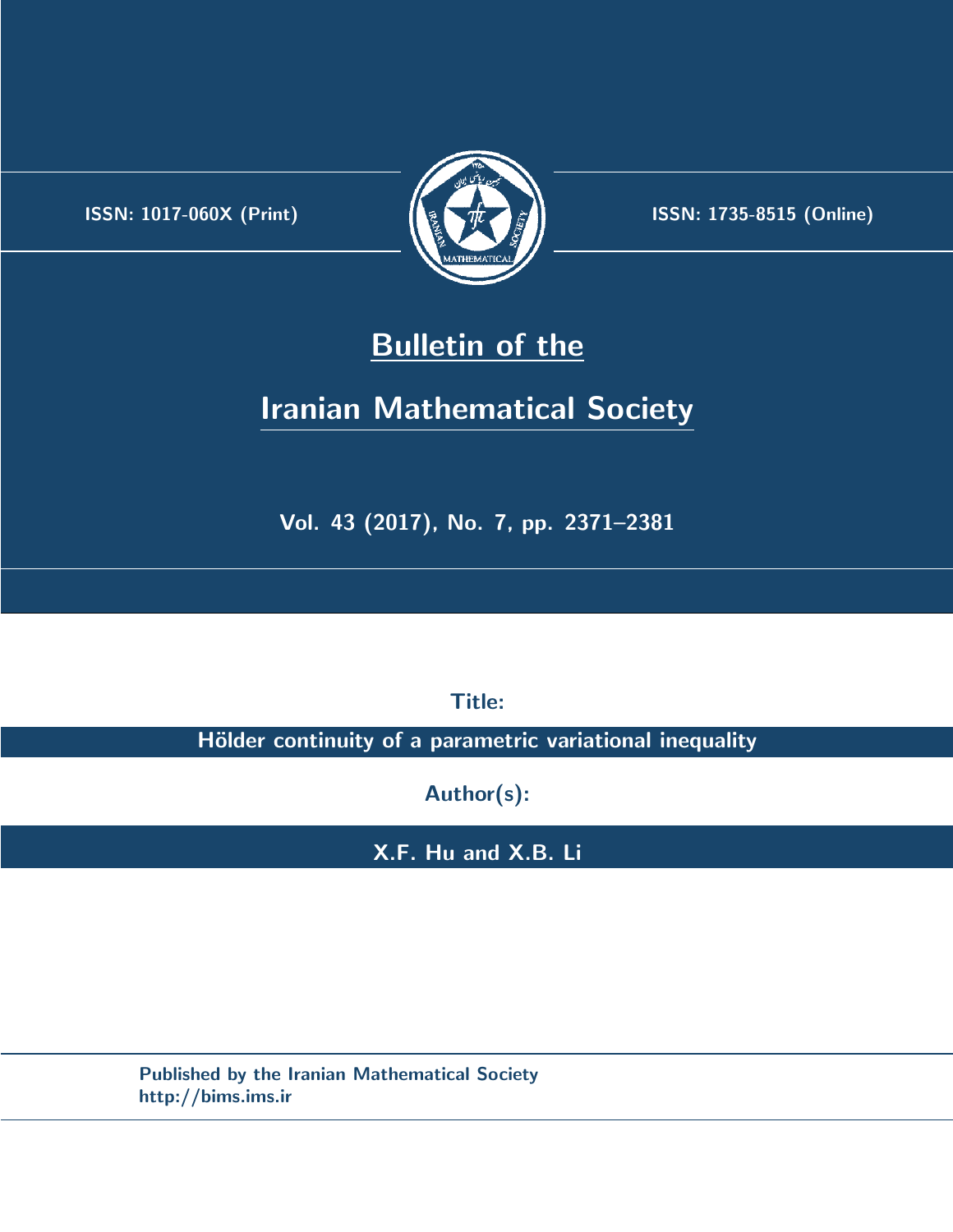Bull. Iranian Math. Soc. Vol. 43 (2017), No. 7, pp. 2371–2381 Online ISSN: 1735-8515

# **HOLDER CONTINUITY OF A PARAMETRIC VARIATIONAL ¨ INEQUALITY**

#### X.F. HU AND X.B. LI*∗*

(Communicated by Maziar Salahi)

ABSTRACT. In this paper, we study the Hölder continuity of solution mapping to a parametric variational inequality. At first, recalling a realvalued gap function of the problem, we discuss the Lipschitz continuity of the gap function. Then under the strong monotonicity, we establish the Hölder continuity of the single-valued solution mapping for the problem. Finally, we apply these results to a traffic network equilibrium problem. Keywords: Hölder continuity, gap function, parametric variational inequality, traffic network equilibrium problem.

**MSC(2010):** Primary: 49K40; Secondary: 49K40, 90C31.

#### 1. **Introduction**

The variational inequality of Hartman and Stampachia [[14\]](#page-10-0) is a well-known model in optimization theory. It has many applications in different fields (including mathematical programming and some equilibrium problems). The reader can refer to the very informative recent book by Facchinei and Pang [[11\]](#page-10-1) for the background information and motivations of the variational inequality. In recent thirty years, existence results and convergences for the variational inequality, stability and sensitivity for the parametric variational inequality (PVI), and some applications have been investigated extensively; see  $[8, 11, 12, 22-24, 29]$  $[8, 11, 12, 22-24, 29]$  $[8, 11, 12, 22-24, 29]$  $[8, 11, 12, 22-24, 29]$  $[8, 11, 12, 22-24, 29]$  $[8, 11, 12, 22-24, 29]$  $[8, 11, 12, 22-24, 29]$  $[8, 11, 12, 22-24, 29]$  $[8, 11, 12, 22-24, 29]$  $[8, 11, 12, 22-24, 29]$  and the references therein.

In this paper, we mainly follow with interest the Hölder continuity for PVI. There are many papers considering the stability of PVI, for example,  $[6, 8, 10,$  $[6, 8, 10,$  $[6, 8, 10,$  $[6, 8, 10,$  $[6, 8, 10,$  $[6, 8, 10,$  $[6, 8, 10,$ [13,](#page-10-8) [15,](#page-10-9) [25,](#page-10-10) [29](#page-11-0)[–31](#page-11-1)]. Based on the nonexpansivity of the metric projection on closed convex sets, Dafermos [[8](#page-10-2)] derived the local uniqueness, upper Lipschitz continuity and differentiability of the solution mapping of PVI. In virtue of the similar idea, Yen  $[29]$  $[29]$  obtained the Hölder continuity of the solution mapping for PVI. Later, Yen [\[30](#page-11-2)] got the local Lipschitz continuity of the solution mapping

2371

*⃝*c 2017 Iranian Mathematical Society

Article electronically published on December 30, 2017.

Received: 7 June 2016, Accepted: 14 April 2017.

*<sup>∗</sup>*Corresponding author.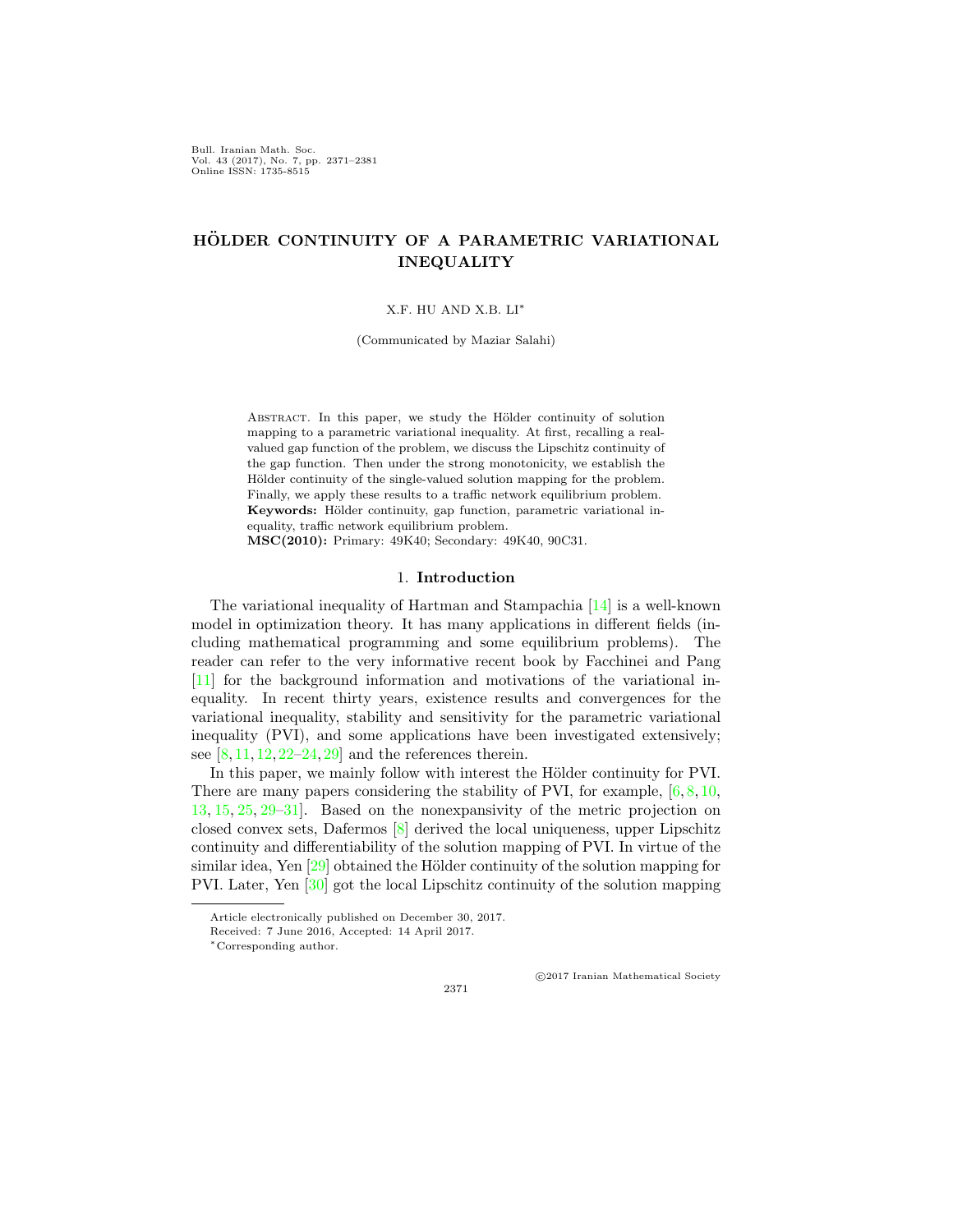of PVI on a parametric polyhedral set and then he applied the results to a traffic network equilibrium problem. Recently, Causa and Raciti [[6](#page-10-6)] also made use of the metric projection to discuss the Lipschitz continuity of the solution mapping for PVI. Based on a theory of contingent derivative and by a result about differentiability property of the metric projection, Shapiro [[25\]](#page-10-10) discussed the continuity, locally upper Lipschitz and differentiability properties of the solution mapping for PVI where the constraint set is nonconvex. There have been many papers discussing the local uniqueness and Höder continuity of the perturbed solution sets to Ky Fan inequality KFI; see, e.g.,  $[1, 2, 5, 17–21, 27]$  $[1, 2, 5, 17–21, 27]$  $[1, 2, 5, 17–21, 27]$  $[1, 2, 5, 17–21, 27]$  $[1, 2, 5, 17–21, 27]$  $[1, 2, 5, 17–21, 27]$  $[1, 2, 5, 17–21, 27]$  $[1, 2, 5, 17–21, 27]$  $[1, 2, 5, 17–21, 27]$  $[1, 2, 5, 17–21, 27]$  $[1, 2, 5, 17–21, 27]$  $[1, 2, 5, 17–21, 27]$ and references therein. Herein, having the aid of a gap function for PVI, we make the solution mapping of PVI write as a simple implicit function and then establish the Hölder continuity of the solution mapping for PVI. Finally, we apply the results to a traffic network equilibrium problem with perturbations in travel cost function and travel demand.

The rest of the paper is organized as follows. In Section 2, recalling a realvalued gap function of PVI, we discuss the Lipschitz continuity of the gap function. In Section 3, under the strong monotonicity, we establish the Hölder continuity of the single-valued solution mapping for PVI. In Section 4, we apply these results to a traffic network equilibrium problem. In Section 5, we give an open question which we consider in future.

## 2. **The regularized gap function of PVI**

In this paper, let  $X, P$  and  $\Lambda$  be finite dimensional, and let  $\mathbb B$  indicate the closed unit ball of *X*. Given a subset  $A \subset X$ , we define the distance from  $x \in X$  to *A* by  $d(x, A) := \inf_{a \in A} ||x - a||$  with the convention that  $d(x, \emptyset) = \infty$ . Let  $F: \Lambda \rightrightarrows X$  be a set-valued mapping. The effective domain and graph of  $F$ are defined by dom $F := {\lambda \in \Lambda | F(\lambda) \neq \emptyset}$  and  $gphF := {\lambda \times X | x \in \Lambda}$  $F(\lambda)$ , respectively. *F* is said to be Hölder at  $\lambda \in \Lambda$  if there exist constants  $\gamma > 0$ ,  $\alpha > 0$  and  $\delta > 0$  such that

$$
F(\lambda) \subset F(\lambda') + \gamma ||\lambda - \lambda'||^{\alpha} \mathbb{B}, \ \forall \lambda, \lambda' \in U(\bar{\lambda}, \delta).
$$

Whenever  $\alpha = 1$ , *F* is said to be Lipschitz at  $\overline{\lambda} \in \Lambda$ .

In this section, we consider the regularized gap function for PVI of finding  $x \in K(\lambda)$  for parameters  $p \in P, \lambda \in \Lambda$  such that

$$
\langle f(p,x), y - x \rangle \ge 0, \ \forall y \in K(\lambda),
$$

where  $f: P \times X \to X$  is a vector-valued mapping,  $K: \Lambda \rightrightarrows X$  is a set-valued mapping with nonempty closed convex values, and  $\langle f(p, x), y - x \rangle$  denotes the value of the function  $f(p, x)(\cdot)$  at  $y - x$ . For each  $p \in P, \lambda \in \Lambda$ , by  $S(p, \lambda)$  we denote the solution mapping of PVI, i.e.,

$$
S(p,\lambda) := \{ x \in K(\lambda) : \langle f(p,x), y - x \rangle \ge 0, \ \forall y \in K(\lambda) \}.
$$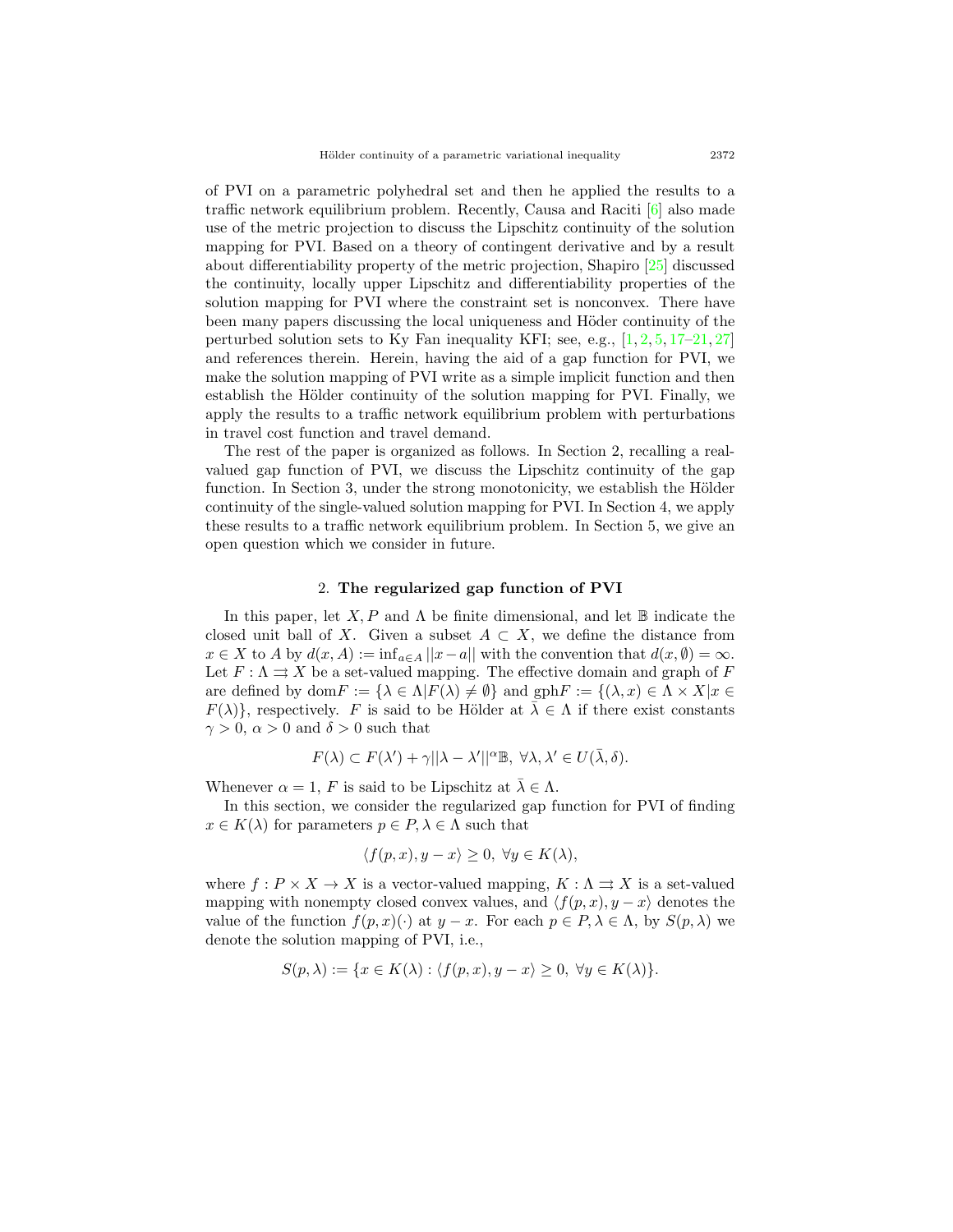2373 Hu and Li

Let  $p \in P, \lambda \in \Lambda, x \in K(\lambda)$  and  $\gamma > 0$  be arbitrarily given. The regularized gap function for PVI introduced by Fukushima [[12\]](#page-10-3) is defined by

$$
h_\gamma(p,\lambda,x):=-\min_{y\in K(\lambda)}\{\langle f(p,x),y-x\rangle+\frac{\gamma}{2}||y-x||^2\}.
$$

Let  $\pi_{\gamma}(p,\lambda,x) := \text{Proj}_{K(\lambda)}(x - \frac{f(p,x)}{\gamma})$  $\frac{p, x}{\gamma}$ ) denote the best approximation to *x* − *f*(*p,x*)  $\frac{p, x}{\gamma}$  from *K*(*λ*). Then *h*<sub>γ</sub> could be written as

$$
h_{\gamma}(p,\lambda,x) = \langle f(p,x), x - \pi_{\gamma}(p,\lambda,x) \rangle - \frac{\gamma}{2} ||\pi_{\gamma}(p,\lambda,x) - x||^{2}.
$$

Now we consider the Lipschitz property of  $h_\gamma$  which will be used in the next section.

<span id="page-3-5"></span>**Proposition 2.1.** *Let*  $U(\bar{\lambda})$  *and*  $U(\bar{p})$  *be neighborhoods of*  $\bar{\lambda} \in \Lambda$  *and*  $\bar{p} \in P$ *respectively. Assume that*

- (i)  $K(\cdot)$  *is Lipschitz on*  $U(\overline{\lambda})$  *and*  $K(\overline{\lambda})$  *is bounded;*
- (ii)  $f(\cdot, \cdot)$  *is Lipschitz on*  $U(\bar{p}) \times K(U(\bar{\lambda}))$  *and*  $f(\bar{p}, \cdot)$  *is bounded on*  $K(U(\lambda))$ .

*Then there exist*  $U(\bar{p}, \delta_1), U(\bar{\lambda}, \delta_1)$  *of*  $\bar{p} \in P$  *and*  $\bar{\lambda} \in \Lambda$  *such that*  $h_{\gamma}$  *is Lipschitz*  $\partial M$   $U(\bar{p}, \delta_1) \times U(\bar{\lambda}, \delta_1) \times K(U(\bar{\lambda}, \delta_1)).$ 

*Proof.* By the conditions, without loss of generality, we assume that there exist constants  $l_1 > 0, l_2 > 0$  and  $\delta_1 > 0$  such that

<span id="page-3-0"></span>(2.1) 
$$
K(\lambda) \subset K(\lambda') + l_1 ||\lambda - \lambda'||\mathbb{B}, \forall \lambda, \lambda' \in U(\bar{\lambda}, \delta_1)
$$

and for any  $p, p' \in U(\bar{p}, \delta_1), x, x' \in K(U(\bar{\lambda}, \delta_1)),$ 

<span id="page-3-3"></span>(2.2) 
$$
||f(p,x) - f(p',x')|| \leq l_2(||p - p'|| + ||x - x'||),
$$

where  $U(\bar{\lambda}, \delta_1) \subset U(\bar{\lambda})$  and  $U(\bar{p}, \delta_1) \subset U(\bar{p})$ .

We divide the proof into three steps.

(I)  $K(\cdot)$  is bounded on  $\lambda \in U(\bar{\lambda}, \delta_1)$ , i.e., there exists a constant  $M > 0$  such that

(2.3) 
$$
\lambda \in U(\bar{\lambda}), x \in K(\lambda), \|x\| \le M.
$$

Indeed, it follows from the boundedness of  $K(\overline{\lambda})$  that there exists a constant  $M' > 0$  such that

(2.4) 
$$
\forall x \in K(\bar{\lambda}), \|x\| \le M'.
$$

From  $(2.1)$ , we have

<span id="page-3-4"></span><span id="page-3-2"></span><span id="page-3-1"></span>
$$
K(\lambda) \subset K(\bar{\lambda}) + l_1 \delta_1 \mathbb{B}, \ \forall \lambda \in U(\bar{\lambda}, \delta_1).
$$

Then for any  $x \in K(\lambda)$ , there exist  $y \in K(\overline{\lambda})$  and  $b \in \mathbb{B}$  such that

$$
x = y + l_1 \delta_1 b,
$$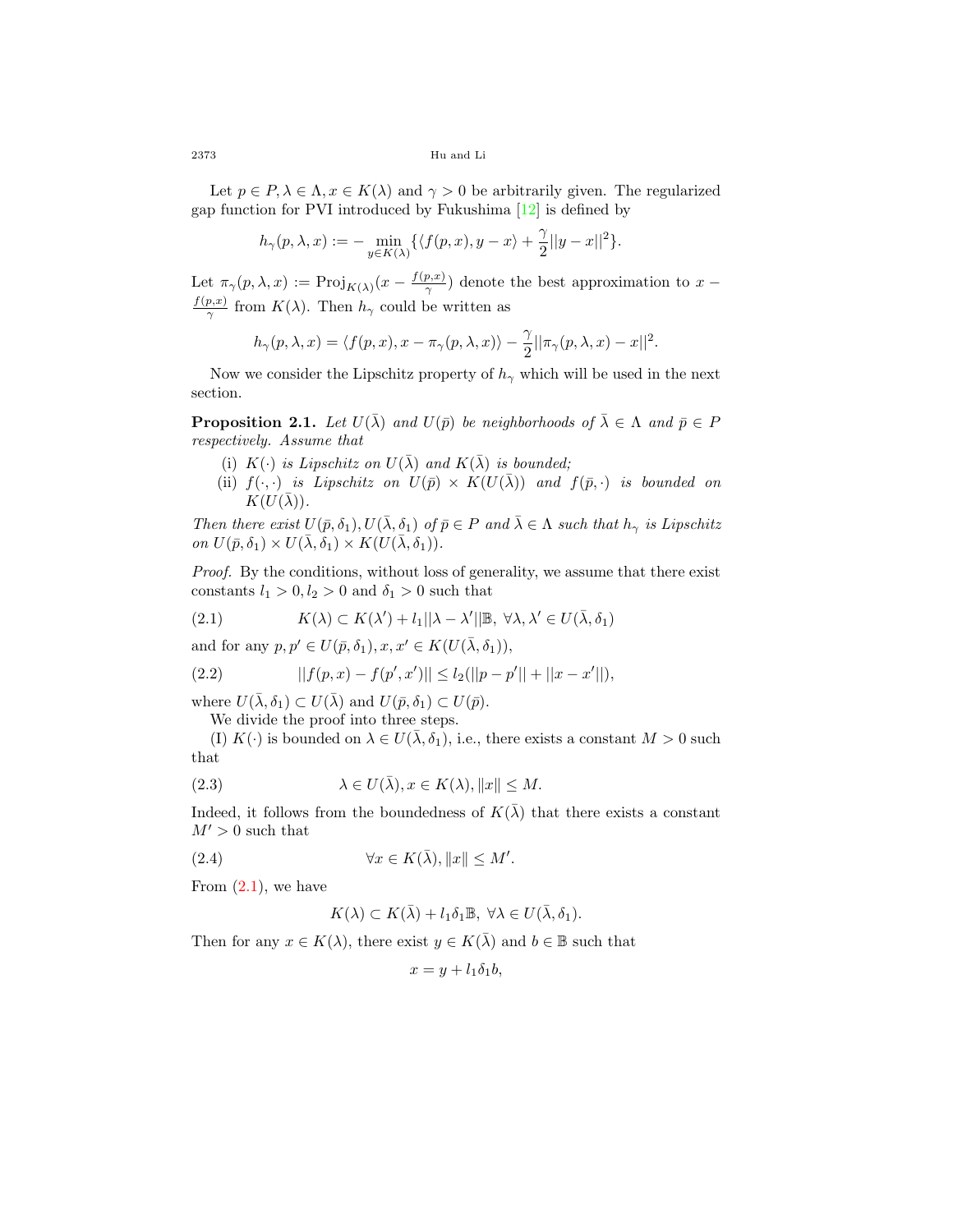which together with  $(2.4)$  $(2.4)$  yields that

$$
||x|| \le ||y|| + l_1 \delta_1 ||b|| \le M' + l_1 \delta_1.
$$

Then ([2.3\)](#page-3-2) is satisfied with  $M := M' + l_1 \delta_1$ .

 $(II)$   $f(\cdot, \cdot)$  is bounded on  $U(\bar{p}, \delta_1) \times K(U(\bar{\lambda}, \delta_1)).$ 

By assumption (ii), we have

$$
l:=\sup_{x\in K(U(\bar \lambda,\delta_1))}\|f(\bar p, x)\|<+\infty.
$$

Then from ([2.2](#page-3-3)) it follows for any fixed  $\epsilon > 0$ , there exits a neighborhood of  $\bar{p}$ denoted without loss of generality by  $U(\bar{p}, \delta_1)$ , such that

$$
\sup_{(p,x)\in U(\bar{p},\delta_1)\times K(U(\bar{\lambda},\delta_1))} \|f(p,x)\| \le l+\epsilon < +\infty.
$$

Take  $l_0 := \max\{l; l + \epsilon\}$ , which implies that  $l_0 > 0$ . Then

(2.5) 
$$
\forall p \in U(\bar{p}, \delta_1), \forall x \in K(U(\bar{\lambda}, \delta_1)), ||f(p, x)|| \le l_0.
$$

(III)  $h_{\gamma}(\cdot, \cdot, \cdot)$  is Lipschitz on  $U(\bar{p}, \delta_1) \times U(\bar{\lambda}, \delta_1) \times K(U(\bar{\lambda}, \delta_1))$ .

Indeed, fix  $p, p' \in U(\bar{p}, \delta_1), \lambda, \lambda' \in U(\bar{\lambda}, \delta_1), x \in K(\lambda)$  and  $x' \in K(\lambda')$ . By the definition of  $h_{\gamma}$ , we have the following assertion: for any  $\epsilon > 0$ , there exists  $y_{\epsilon} \in K(\lambda)$  such that

<span id="page-4-0"></span>
$$
h_\gamma(p,\lambda,x)\leq \langle f(p,x),x-y_\epsilon\rangle-\frac{\gamma}{2}||y_\epsilon-x||^2+\epsilon.
$$

By  $(2.1)$  $(2.1)$  $(2.1)$  there exists  $y' \in K(\lambda')$  such that

$$
(2.6) \t\t ||y_{\epsilon} - y'|| \le l_1 ||\lambda - \lambda'||.
$$

Then we get

<span id="page-4-1"></span>
$$
h_{\gamma}(p, \lambda, x) - h_{\gamma}(p', \lambda', x')
$$
  
\n
$$
\leq \langle f(p, x), x - y_{\epsilon} \rangle - \frac{\gamma}{2} ||y_{\epsilon} - x||^{2} + \varepsilon - \langle f(p', x'), x' - y' \rangle + \frac{\gamma}{2} ||y' - x'||^{2}
$$
  
\n
$$
\leq \langle f(p, x) - f(p', x'), x - y_{\epsilon} \rangle + \langle f(p', x'), x - x' + y' - y_{\epsilon} \rangle
$$
  
\n
$$
+ \frac{\gamma}{2} \langle y' - y_{\epsilon} + x - x', y' - x' + y_{\epsilon} - x \rangle + \epsilon,
$$
  
\n
$$
\leq ||f(p, x) - f(p', x')||(||x|| + ||y_{\epsilon}||)
$$
  
\n
$$
+ ||f(p', x')||(||x - x'|| + ||y - y_{\epsilon}||) + \frac{\gamma}{2}(||y' - y_{\epsilon}||)
$$

 $(2.7)$   $+||x-x'||)(||y'|| + ||x'|| + ||y_{\epsilon}|| + ||x||) + \epsilon.$ 

So, from  $(2.2)$ ,  $(2.3)$  $(2.3)$ ,  $(2.4)$  $(2.4)$ ,  $(2.5)$  $(2.5)$  $(2.5)$ ,  $(2.6)$  $(2.6)$  $(2.6)$ ,  $(2.7)$  $(2.7)$  and the arbitrariness of  $\epsilon$ , we have  $h_\gamma(p,\lambda,x)-h_\gamma(p',\lambda',x')$ 

$$
\leq 2Ml_2\|p - p'\| + (l_0 + 4M\gamma)l_1\|\lambda - \lambda'\| + (2Ml_2 + l_0 + 4M\gamma)\|x - x'\|
$$
  

$$
\leq l(\|p - p'\| + \|\lambda - \lambda'\| + \|x - x'\|),
$$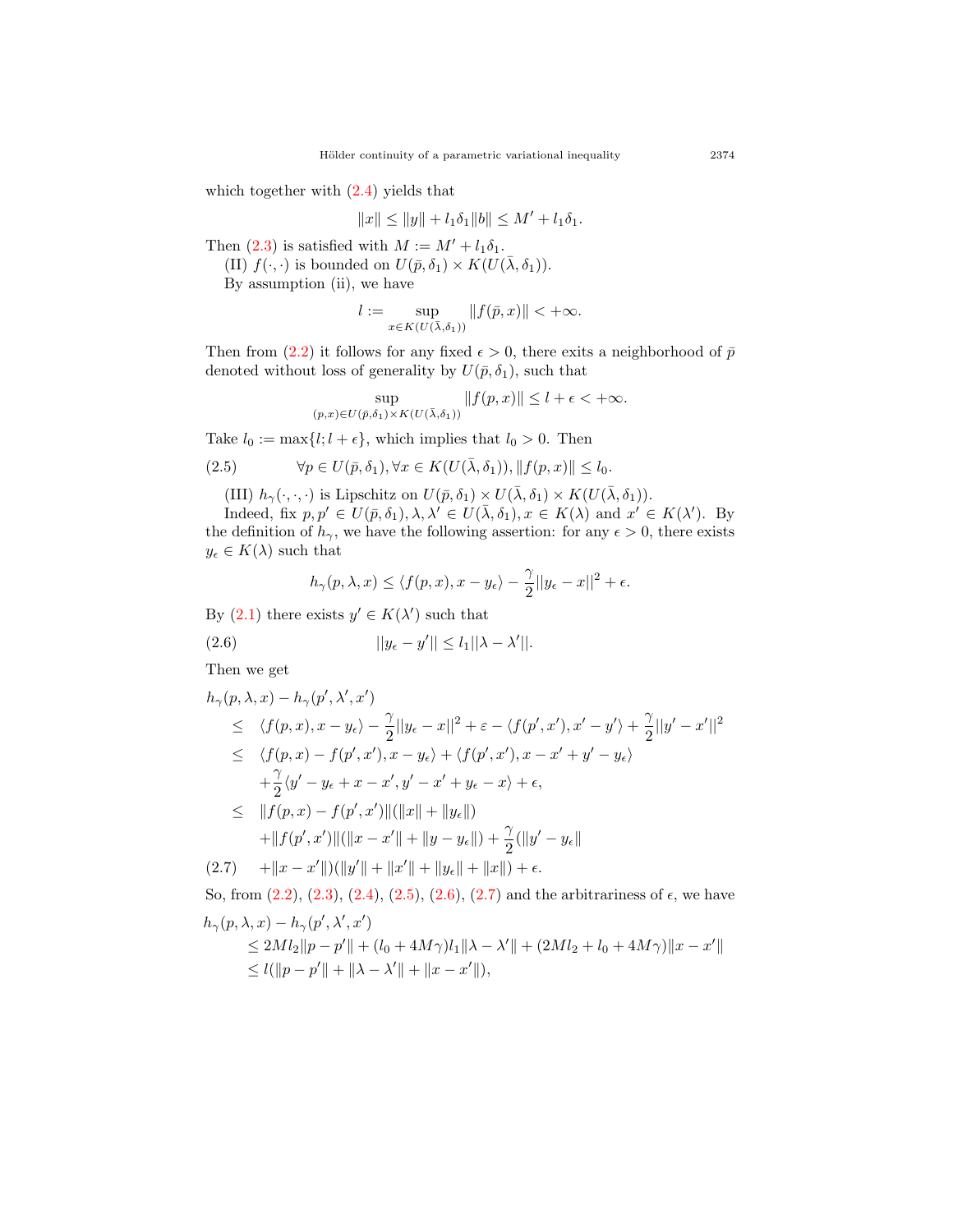where  $l := \max\{2Ml_2, (l_0 + 4M\gamma)l_1, (2Ml_2 + l_0 + 4M\gamma)\}\.$  Therefore, it follows from the symmetry between  $(p, \lambda)$  and  $(p', \lambda')$  that the conclusion holds and the proof is complete.  $\Box$ 

<span id="page-5-0"></span>**Corollary 2.2.** *Let*  $U(\bar{\lambda})$  *and*  $U(\bar{p})$  *be neighborhoods of*  $\bar{p} \in P$  *and*  $\bar{\lambda} \in \Lambda$ *, respectively. Assume that*

(i):  $K(\cdot)$  *is Lipschitz with compact values on*  $U(\bar{\lambda})$ ;

(ii):  $f(\cdot, \cdot)$  *is Lipschitz on*  $U(\bar{p}) \times K(U(\bar{\lambda}))$ .

*Then there exist*  $U(\bar{p}, \delta_1)$  *and*  $U(\bar{\lambda}, \delta_1)$  *of*  $\bar{p} \in P$  *and*  $\bar{\lambda} \in \Lambda$  *such that*  $h_{\gamma}$  *is*  $Lipschitz \textit{ on } U(\bar{p}, \delta_1) \times U(\bar{\lambda}, \delta_1) \times K(U(\bar{\lambda}, \delta_1)).$ 

*Proof.* Take  $U(\bar{\lambda}, \delta_1)$  and  $U(\bar{p}, \delta_1)$  of ([2.1](#page-3-0)) and [\(2.2\)](#page-3-3) be compact neighborhoods. Obviously,  $(2.3)$  $(2.3)$  $(2.3)$  naturally holds as  $K(\lambda)$  is compact for any  $\lambda \in U(\bar{\lambda}, \delta_1)$ .

Since  $K(\cdot)$  is Lipschitz on  $U(\bar{\lambda}), K(\cdot)$  is upper semicontinuous on  $U(\bar{\lambda}, \delta_1) \subset$ *U*( $\bar{\lambda}$ ). Then it follows from [[3,](#page-9-2) Proposition 11] that the set  $K(U(\bar{\lambda}, \delta_1))$  is compact. By (ii),  $U(\bar{p}, \delta_1) \subset U(\bar{p})$  and  $U(\bar{\lambda}, \delta_1) \subset U(\bar{\lambda})$ , we have  $f(\cdot, \cdot)$  is also Lipschitz on  $U(\bar{p}, \delta_1) \times K(U(\bar{\lambda}, \delta_1))$ . Therefore, we have

$$
l_0 = \sup_{(p,x)\in U(\bar{p},\delta_1)\times K(U(\bar{\lambda},\delta_1))} ||f(p,x)|| < +\infty.
$$

This implies that  $(2.5)$  $(2.5)$  holds. Thus, following the proof of Proposition [2.1,](#page-3-5) we can obtain the conclusion and the proof is complete.  $\Box$ 

### 3. **The H¨older continuity of the solution mapping for PVI**

In this section, in virtue of the properties of  $h<sub>γ</sub>$  we discuss the Hölder continuity of the solution mapping *S* for PVI. In the rest of paper, let  $\bar{p} \in P, \bar{\lambda} \in \Lambda$ and  $\bar{x} \in S(\bar{p}, \lambda)$ . Since  $h_{\gamma}$  is a gap function of PVI, we have

$$
S(p,\lambda) = \{x \in K(\lambda) : h_{\gamma}(p,\lambda,x) = 0\},\
$$

which illustrates the close relationships between  $h_{\gamma}$  and *S*.

At first, we recall the existence of the solution for PVI.

<span id="page-5-1"></span>**Proposition 3.1.** *Suppose that f is strongly monotone with modulus*  $\rho > 0$ *with respect to x uniformly in*  $(p, \lambda)$  *which are around*  $(\bar{p}, \lambda)$ *, namely, there exists an open neighborhood of*  $(\bar{p}, \lambda)$  *denoted by*  $U(\bar{p}, \delta) \times U(\lambda, \delta)$  *for some*  $\delta > 0$  *such that for each*  $p \in U(\bar{p}, \delta)$ ,  $\lambda \in U(\lambda, \delta)$  and  $x, x' \in K(\lambda)$  one has that

$$
\langle f(p,x)-f(p,x'), x-x'\rangle \ge \rho ||x-x'||^2.
$$

*If*  $\rho > \frac{\gamma}{2}$  and *f is continuous with respect to x uniformly in p which is around*  $\bar{p}$ , then, for PVI, there exists a unique solution.

*Proof.* The conclusion is a parametric version of [[11](#page-10-1), Theorem 2.3.3 (b)]. We omit its proof. □

<span id="page-5-2"></span>**Theorem 3.2.** *Let all conditions of Propositions* [2.1](#page-3-5) (*or Corollary* [2.2](#page-5-0)) *and* [3.1](#page-5-1) *hold.* Then *S* is Hölder continuous at  $(\bar{p}, \bar{\lambda})$ .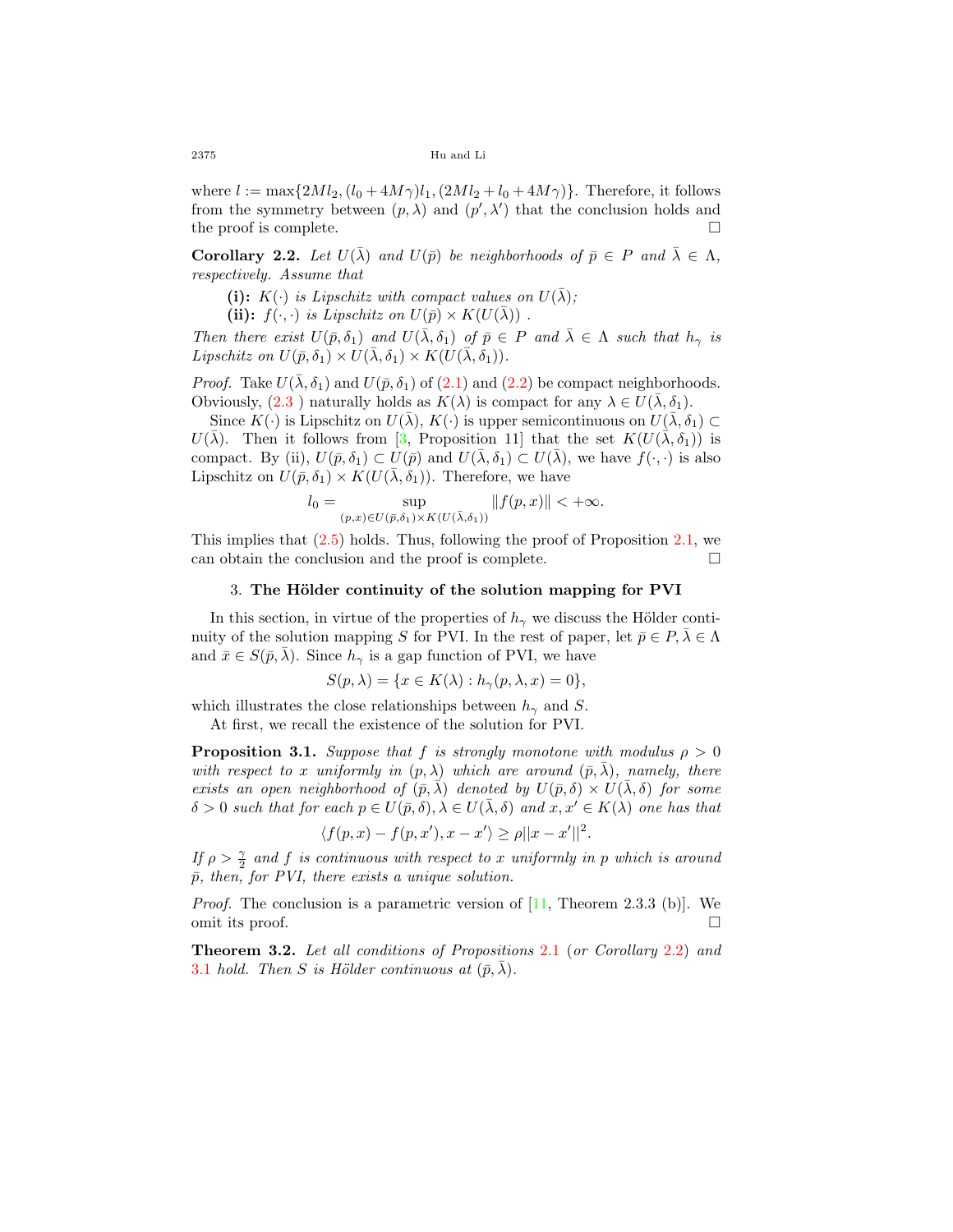*Proof.* Fix  $p \in U(\bar{p}, \delta), \lambda \in U(\bar{\lambda}, \delta)$  and  $x \in K(\lambda)$ . The following inequality holds

(3.1) 
$$
||x - S(p, \lambda)|| \leq \frac{1}{\sqrt{\rho - \frac{\gamma}{2}}} \sqrt{h_{\gamma}(p, \lambda, x)},
$$

since

<span id="page-6-1"></span><span id="page-6-0"></span>
$$
h_{\gamma}(p,\lambda,x) = -\min_{y \in K(\lambda)} \{ \langle f(p,x), y-x \rangle + \frac{\gamma}{2} ||y-x||^2 \}
$$
  
\n
$$
\geq -\langle f(p,x), S(p,\lambda) - x \rangle - \frac{\gamma}{2} ||S(p,\lambda) - x||^2
$$
  
\n
$$
\geq \langle f(p, S(p,\lambda)) - f(p,x), S(p,\lambda) - x \rangle - \frac{\gamma}{2} ||S(p,\lambda) - x||^2
$$
  
\n
$$
\geq (\rho - \frac{\gamma}{2}) ||S(p,\lambda) - x||^2,
$$

where the second inequality holds thanks to  $\langle f(p, S(p, \lambda)), S(p, \lambda) - x \rangle \leq 0$  and the last inequality holds due to the strong monotonicity of *f*.

By the conditions, it follows from Proposition [2.1](#page-3-5) (or Corollary [2.2](#page-5-0)) that *h<sup>γ</sup>* is locally Lipschitz at  $(\bar{p}, \bar{x})$  with respect to  $(p, \lambda)$  uniformly in *x*, i.e., there exist constants  $\delta_1 > 0$  and  $l > 0$  such that for any  $p, p' \in U(\bar{p}, \delta_1), \lambda, \lambda' \in$  $U(\bar{\lambda}, \delta_1)$  and  $x \in U(\bar{x}, \delta_1)$ , one has

(3.2) 
$$
|h_{\gamma}(p', \lambda', x) - h_{\gamma}(p, \lambda, x)| \leq l(||p - p'|| + ||\lambda - \lambda'||).
$$

Fix arbitrary  $p, p' \in U(\bar{p}, \delta_2), \lambda, \lambda' \in U(\bar{\lambda}, \delta_2)$ , where  $\delta_2 = \min{\{\delta, \delta_1\}}$ . By ([2.1](#page-3-0)) there exists  $x' \in K(\lambda')$  such that  $||S(p, \lambda) - x'|| \le l_1 ||\lambda - \lambda'||$ . By ([3.1](#page-6-0)) and ([3.2\)](#page-6-1), we get

$$
||S(p, \lambda) - S(p', \lambda')|| \le ||S(p, \lambda) - x'|| + ||x' - S(p', \lambda')||
$$
  
\n
$$
\le |l_1||\lambda - \lambda'|| + \frac{1}{\sqrt{\rho - \frac{\gamma}{2}}} \sqrt{h_{\gamma}(p', \lambda', x')}
$$
  
\n
$$
= |l_1||\lambda - \lambda'|| + \frac{1}{\sqrt{\rho - \frac{\gamma}{2}}} \sqrt{h_{\gamma}(p', \lambda', x') - h_{\gamma}(p, \lambda, S(p, \lambda))}
$$
  
\n
$$
\le |l_1||\lambda - \lambda'|| + \sqrt{\frac{l}{\rho - \frac{\gamma}{2}}} (||p - p'|| + ||\lambda - \lambda'|| + ||x' - S(p, \lambda)||)^{\frac{1}{2}}
$$
  
\n
$$
\le |l_1||\lambda - \lambda'|| + \sqrt{\frac{l}{\rho - \frac{\gamma}{2}}} ||p - p'|| + (l_1 + 1)||\lambda - \lambda'||^{\frac{1}{2}}
$$

Thus, the conclusion holds.  $\Box$ 

*Remark* 3.3. (i) Under the Hölder continuity of the best approximation mapping, Yen  $[29,$  $[29,$  Theorem 2.1] has obtained the Hölder continuity of the solution mapping for PVI. His methods are very different from ours, and [\[29](#page-11-0), Theorem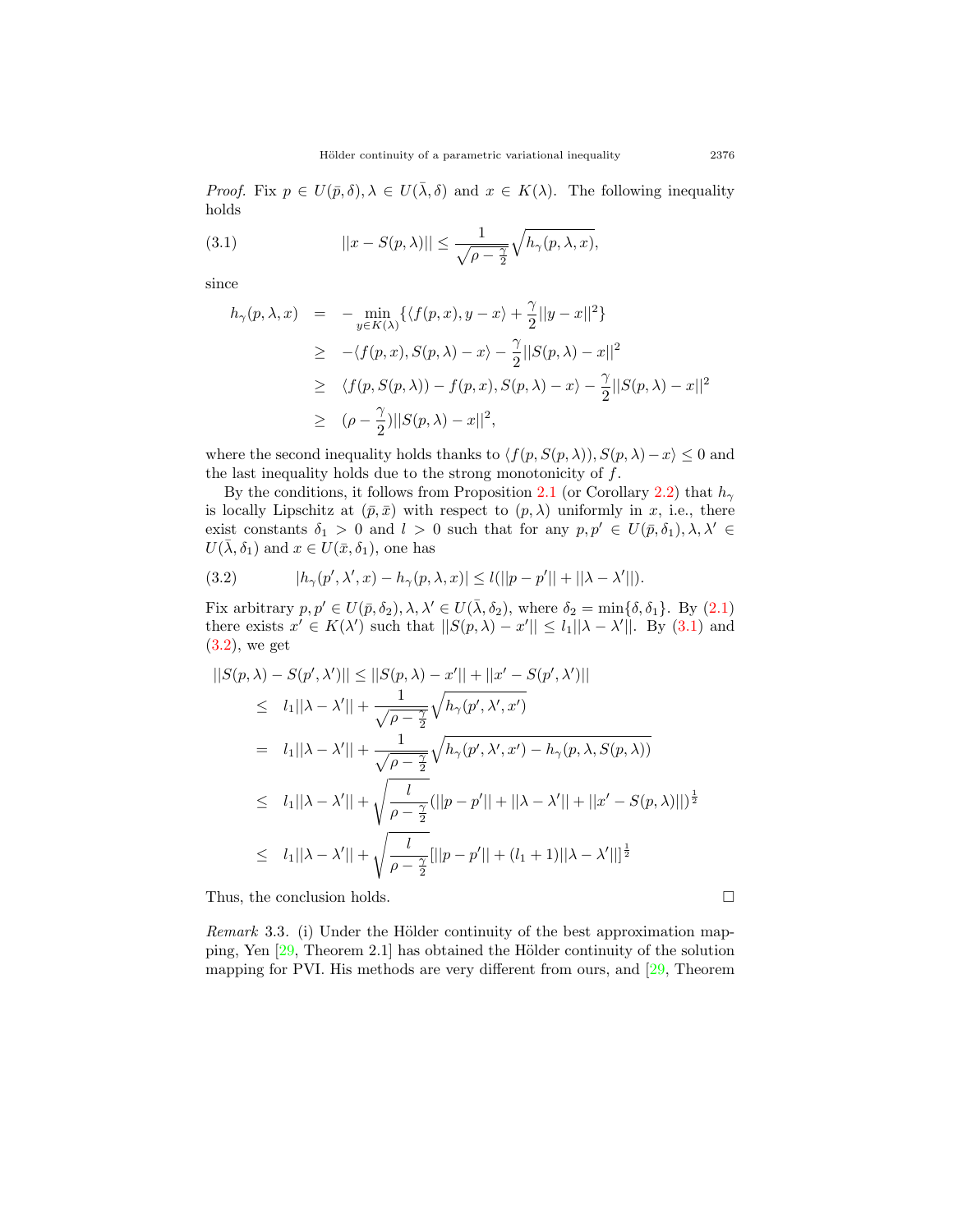2.1] needs not the condition:  $\rho > \frac{\gamma}{2}$ , while, needs additional conditions: *f* is locally Lipschitz at  $(\bar{p}, \bar{x})$ ,

$$
\frac{l^2}{\gamma} \le \rho < \gamma \text{ and } \frac{l^2}{\gamma^2} - \frac{2\rho}{\gamma} + 1 > 0,
$$

which are used to apply the Banach fixed point theorem, and *l* is the local Lipschitzian constant of *f*.

(ii) If we set  $f(x, y, p) = \langle f(x, p), y - x \rangle$ , then PVI becomes a case of PKFI in  $[1, 2, 5, 17-21, 27]$  $[1, 2, 5, 17-21, 27]$  $[1, 2, 5, 17-21, 27]$  $[1, 2, 5, 17-21, 27]$  $[1, 2, 5, 17-21, 27]$  $[1, 2, 5, 17-21, 27]$  $[1, 2, 5, 17-21, 27]$  $[1, 2, 5, 17-21, 27]$  $[1, 2, 5, 17-21, 27]$  $[1, 2, 5, 17-21, 27]$ . In these papers, the strongly monotonicity (or pseudomonotonicity) and the Hölder related assumptions of Ky Fan function and the properties of the solution have been employed directly to obtain the sufficient conditions for Hölder continuity of the solutions of PKFI. However, in this paper, we use a regularized gap function of PVI to write the solution mapping of PVI as a simple implicit function and then we establish the Hölder continuity of the solution mapping for PVI. Therefore, our method is very different from corresponding ones of  $[1, 2, 5, 17-21, 27]$  $[1, 2, 5, 17-21, 27]$  $[1, 2, 5, 17-21, 27]$  $[1, 2, 5, 17-21, 27]$  $[1, 2, 5, 17-21, 27]$  $[1, 2, 5, 17-21, 27]$  $[1, 2, 5, 17-21, 27]$  $[1, 2, 5, 17-21, 27]$  $[1, 2, 5, 17-21, 27]$  $[1, 2, 5, 17-21, 27]$ .

#### 4. **Application to a traffic network equilibrium problem**

Consider a traffic network equilibrium  $G = (N, A)$ , where *N* and *A* denote the set of nodes and directed arcs, respectively. Let *W* denote the set of origindestination (*OD*) pairs and let  $d = (d_w)_{w \in W}$  denote the demand vector, where *d<sub>w</sub>* denotes the demand of traffic flow on *OD* pair *w*. Let  $a \in A$  denote an arc of the network connecting a pair of nodes and *p* denote a path, assumed to be acyclic, consisting of a sequence of arcs connecting an *OD* pair. For each  $w \in W$ , let  $P_w$  denote the set of available paths joining the *OD* pair *w*. Let  $\alpha = |A|, \ \omega = |W|, \ \pi = \sum_{w \in W} |P_w|$  and  $P = \cup_{w \in W} P_w$ . For a given path *p*  $\in$  *P*<sup>*w*</sup>, let *q<sub>p</sub>* denote the traffic flow on this path and *q* =  $(q_p)_{p \in P} \in R^{\pi}$  denote the path flow. The path flow vector *q* induces an arc flow  $x_a$  on each arc  $a \in A$ given by

<span id="page-7-0"></span>(4.1) 
$$
x_a = \sum_{p \in P} \delta_{ap} q_p,
$$

where  $\delta_{ap} = 1$  if arc *a* is contained in path *p* and 0, otherwise. Let  $x =$  $(x_a)_{a \in A} \in R^{\alpha}$  denote the arc flow. Suppose that the demand of network flow is denoted by  $d_w$  for each *OD* pair *w*, and  $d = (d_w)_{w \in W}$  denotes the travel demand. We say that a path flow *q* satisfies demands if

<span id="page-7-1"></span>(4.2) 
$$
\sum_{p \in P_w} q_p = d_w, \ \forall w \in W.
$$

Then the path flow  $q$  is called a feasible path flow. If there exists a feasible path flow  $q = (q_p)$ , then the arc flow  $x = (x_a)$  with  $x_a = \sum_{p \in P} \delta_{ap} q_p$  for each arc *a* is called a feasible arc flow. Let  $f: R^{\alpha} \to R^{\alpha}$  be the travel cost function and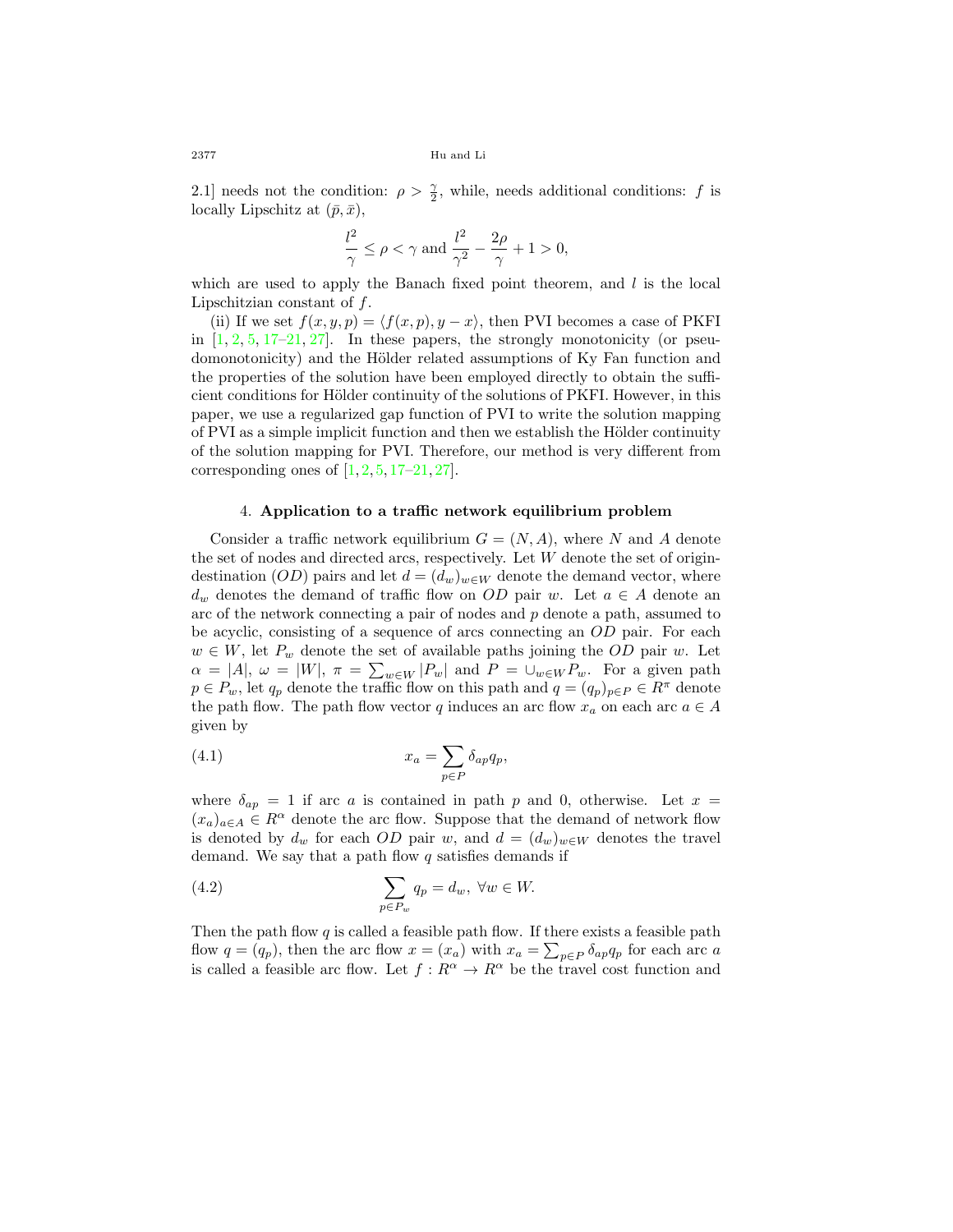$f_a(x)$  denote the cost on the arc *a*. Then the travel disutility on path  $p \in P$  is denoted by

(4.3) 
$$
F_p = \sum_{a \in A} f_a \delta_{ap}.
$$

The traffic network equilibrium conditions, following the standard theory (see  $[4, 9, 22]$  $[4, 9, 22]$  $[4, 9, 22]$  $[4, 9, 22]$  $[4, 9, 22]$  $[4, 9, 22]$  and the references therein), take on the following form: a feasible path flow *q* is called an equilibrium path flow if, for each *OD* pair *w* and each path  $p \in P_w$ , the following Wardrop conditions (see [[28\]](#page-11-4)) hold:

(4.4) 
$$
F_p \begin{cases} \begin{aligned} &= \lambda_w & \text{if } x_p > 0 \\ \ge \lambda_w & \text{if } x_p = 0, \end{aligned} \end{cases}
$$

where  $\lambda_w$  is an indicator, whose value is not known a priori. A feasible arc flow  $x$  is an equilibrium arc flow if there exists an equilibrium path flow  $q$  satisfying  $(4.1)$  $(4.1)$ . It is easy to verify (see also [\[7](#page-10-16),[23](#page-10-17),[26\]](#page-10-18)) that *x* is an equilibrium arc flow if and only if it solves the following variational inequality: find  $x \in K$  such that

$$
\langle f(x), y - x \rangle \ge 0, \ \forall y \in K,
$$

where  $K$  is the set of feasible arc flows, i.e.,

*K* = { $x \in R^{\alpha}$  | for some  $q \in R_+^{\pi}$  satisfying [\(4](#page-7-1).1) and (4.2)}*.* 

The arguments in Smith  $[26]$  $[26]$  also show that if *x* is an equilibrium arc flow, then each  $q \in R_+^{\pi}$  satisfying [\(4.1\)](#page-7-0) and [\(4.2](#page-7-1)) is an equilibrium path flow.

Now we introduce the parameter to be present in the sensitivity analysis: they are denoted by  $\mu \in R^c$ , where the dimensions  $c \in R_+ \setminus \{0\}$ . The parameter  $\mu$  may conclude many factors, for example, the weather, the tastes of the travelers, traffic regulations, etc. These factors all could influence the travel cost. Consequently, in this paper, we assume that the travel cost function makes perturbations with the parameter  $\mu$  which takes values in a subset  $U$  of  $R<sup>c</sup>$ . Moreover, we treat the travel demand *d* as a parameter of this problem and let it take values in a subset  $V$  of  $R^{\omega}$ .

For the parameters  $\mu$  and  $d$ , we shall consider the sensitivity of the equilibrium arc flow which is the solution set of the parametric variational inequality: find  $x \in K(d)$  such that

<span id="page-8-0"></span>(4.5) 
$$
\langle f(\mu, x), y - x \rangle \ge 0, \ \forall y \in K(d),
$$

where  $K(d) = \{x \in \mathbb{R}^{\alpha} | \text{for some } q \in \mathbb{R}_{+}^{\pi} \text{ satisfying (4.1) and (4.2)}\}.$  $K(d) = \{x \in \mathbb{R}^{\alpha} | \text{for some } q \in \mathbb{R}_{+}^{\pi} \text{ satisfying (4.1) and (4.2)}\}.$  $K(d) = \{x \in \mathbb{R}^{\alpha} | \text{for some } q \in \mathbb{R}_{+}^{\pi} \text{ satisfying (4.1) and (4.2)}\}.$  $K(d) = \{x \in \mathbb{R}^{\alpha} | \text{for some } q \in \mathbb{R}_{+}^{\pi} \text{ satisfying (4.1) and (4.2)}\}.$  $K(d) = \{x \in \mathbb{R}^{\alpha} | \text{for some } q \in \mathbb{R}_{+}^{\pi} \text{ satisfying (4.1) and (4.2)}\}.$  Obviously, *K*(*d*) is a compact convex set for each *d*. For  $d \in R^{\omega}$  and  $\mu \in R^c$ , let  $S(\mu, d)$ denote the solution mapping of [\(4.5\)](#page-8-0).

**Theorem 4.1.** Let  $\bar{d} \in R^{\omega}, \bar{\mu} \in R^c$  and  $\bar{x} \in S(\bar{\mu}, \bar{d})$ . Assume that f is locally *Lipschitz in*  $\mu$  *at*  $(\bar{\mu}, \bar{x})$  *uniformly in x and that f is locally strongly monotone with modulus*  $\rho > 0$  *in x at*  $(\bar{\mu}, \bar{x})$  *uniformly in*  $\mu$ *. If*  $\rho > \frac{\gamma}{2}$ *, then there exists a neighborhood*  $U(\bar{x})$  *of*  $\bar{x}$  *such that*  $S(\cdot, \cdot) \cap U(\bar{x})$  *is a single-valued mapping and is Hölder continuous at*  $(\bar{\mu}, \bar{d})$ *.*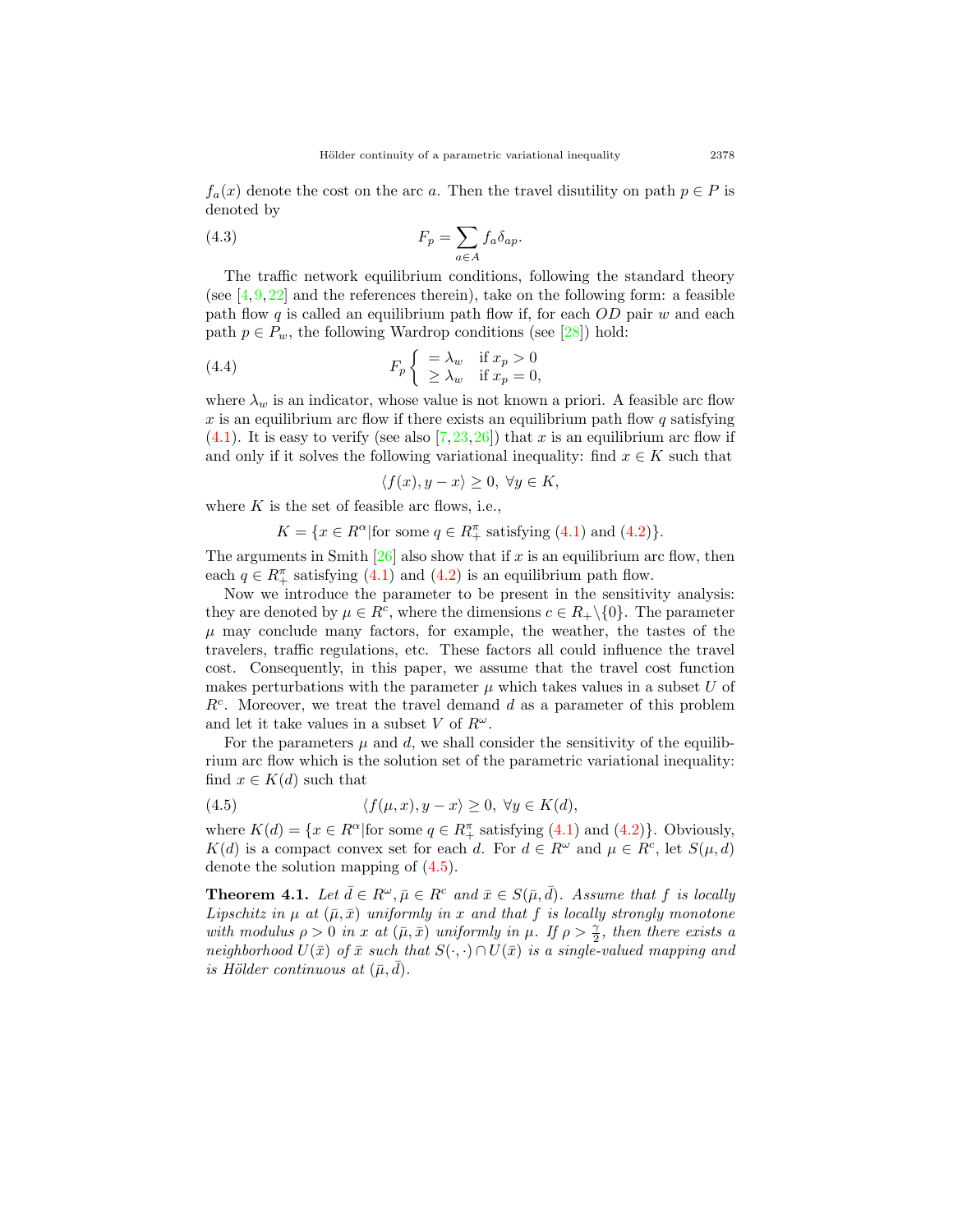2379 Hu and Li

*Proof.* To prove the conclusion, it follows from Theorem [3.2](#page-5-2) that we only need prove that  $K$  is locally Lipschitz at  $\bar{d}$  which implies the Lipschitz-likeness of *K* at  $(\bar{d}, \bar{x})$ . For an arbitrary neighborhood  $U(\bar{d})$  of  $\bar{d}$ , let  $d', d \in U(\bar{d})$  and  $x' \in K(d')$ . Then there exists  $q' \in R_+^{\pi}$  such that  $x'_a = \sum_{p \in P} \delta_{ap} q'_p$  and  $\sum_{p \in P_w} q'_p = d'_w$ ,  $\forall w \in W$ . Let  $\Delta = [\delta_{ap}] \in R^{\alpha \times \pi}$  and  $\Lambda = [\Lambda_{wp}] \in R^{\omega \times \pi}$  denote the arc-road incidence matrix and the OD-road incidence matrix, respectively, where  $\Lambda_{wp} = 1$  if the road  $p \in P_w$  and  $\Lambda_{wp} = 0$  otherwise. Then  $x' = \Delta q'$ and  $d' = \Lambda q'$ . Then there exists a matrix  $G \in R^{\pi \times \omega}$  such that  $q' = Gd'$ . Set  $q := Gd, x := \Delta q$ . Then  $x \in K(d)$ . Thus,

$$
||x'-x|| = ||\Delta G(d'-d)|| \le ||\Delta G|| \cdot ||d'-d||.
$$

This completes the proof. □

# 5. **Conclusions**

In this paper, we study Hölder continuity of the single-valued solution mapping to PVI by using a gap function. While, generally speaking, the solution mapping for PVI is set-valued. Now a very interesting and valuable topic arises in a natural way: How to establish the Hölder continuity (Lipschitz property) of the set-valued solution mapping of PVI? In fact, by using a different method from here, they have discussed Lipschitz property of the set-valued solution mapping for PVI  $[16]$  $[16]$ . However, the first condition of  $[16,$  $[16,$  Theorem 5.1] which is added in the function  $\langle f(p, \cdot), \cdot \rangle : x \mapsto \langle f(p, x), x \rangle$  is hard to be checked. And [[16,](#page-10-19) Theorem 5.1] also need that *K* is compact valued at the reference point. Therefore, under suitable conditions and avoiding the compactness of the constraint set, it is worth investigating the Lipschitz property of the setvalued solution mapping for PVI in our future work.

### **Acknowledgements**

The authors would like to express their gratitude to the referees for carefully reading the manuscript and for their useful comments.

This research was partially supported by the Basic and Advanced Research Project of Chongqing (cstc2015jcyjBX0131), the Program for Core Young Teacher of the Municipal Higher Education of Chongqing ([2014]47) and the Program of Chongqing Innovation Team Project in University under Grant (CXTDX201601022).

#### **REFERENCES**

- <span id="page-9-0"></span>[1] L.Q. Anh and P.Q. Khanh, Uniqueness and Hölder continuity of the solution to multivalued equilibrium problems in metric spaces, *J. Global Optim.* **37** (2007), no. 3, 449–465.
- <span id="page-9-1"></span>[2] L.Q. Anh and P.Q. Khanh, Hölder continuity of the unique solution to qusiequilibrium problems in metric spaces, *J. Optim. Theory Appl.* **141**(2009), no. 1, 37–54.
- <span id="page-9-2"></span>[3] J.P. Aubin and I. Ekeland, Applied Nonlinear Analysis, Jonh Wiley & Sons, New York, 1984.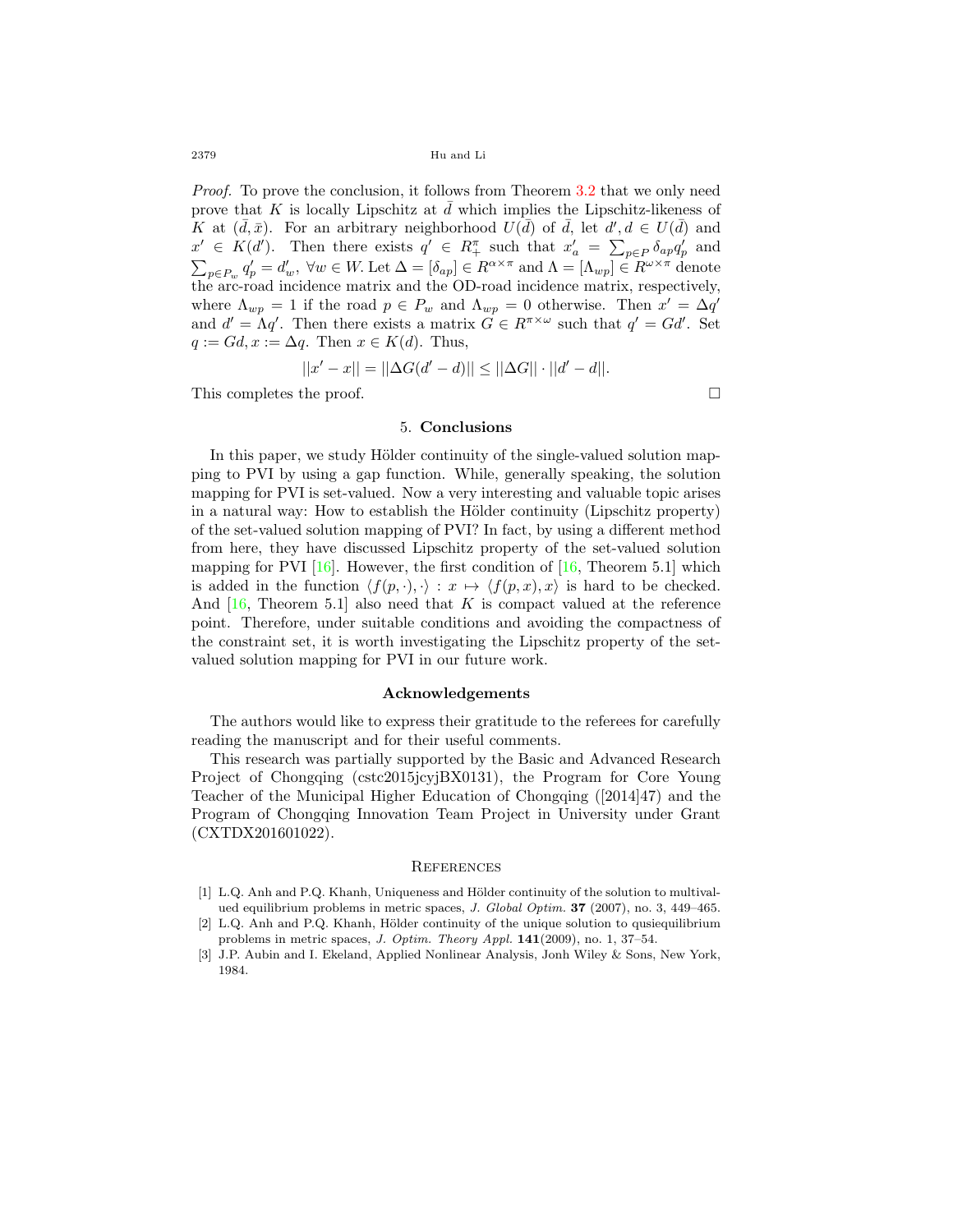- <span id="page-10-14"></span>[4] M. Beckmann, C.B. McGuire and C.B. Winsten, Studies in the Economics of Transportation, Yale Univ. Press, New Haven, 1956.
- <span id="page-10-11"></span>[5] M. Bianchi and R. Pini, Sensitivity for parametric vector equilibria, *Optimization* **55** (2006), no. 3, 221–230.
- <span id="page-10-6"></span>[6] A. Causa and F. Raciti, Lipschitz continuity results for a class of variational inequalities and applications: a geometric approach, *J. Optim. Theory Appl.* **145** (2010), no. 2, 235–248.
- <span id="page-10-16"></span>[7] S. Dafermos, Traffic equilibrium and variational inequalities, *Transport. Sci.* **14** (1980), no. 1, 42–54.
- <span id="page-10-2"></span>[8] S. Dafermos, Sensitivity analysis in variational inequalities, *Math. Oper. Res.* **13** (1998), no. 3, 421–434.
- <span id="page-10-15"></span>[9] S.C. Dafermos and F.T. Sparrow, The traffic assignment problem for a general network, *J. Res. Natl. Bur. Stand.* **73** (1969), no. 2, 91–118.
- <span id="page-10-7"></span>[10] A. Domokos, Solution sensitivity of variational inequalities, *J. Math. Anal. Appl.* **230** (1999), no. 2, 382–389.
- <span id="page-10-1"></span>[11] F. Facchinei and J.S. Pang, Finte-Dimensional Variational Inequalities and Complementarity Problems, Springer-Verlag, New York, 2003.
- <span id="page-10-3"></span>[12] M. Fukushima, Equivalent differentiable optimization problems and descent methods for asymmetric variational inequality problems, *Math. Program.* **53** (1992), no. 1, 99–110.
- <span id="page-10-8"></span>[13] P.T. Harker and J.S. Pang, Finite-dimensional variational inequality and nonlinear complementarity problems: a survey of theory, algorithms, and applications, *Math. Program.* **48** (1990), no. 1, 161–220.
- <span id="page-10-0"></span>[14] P. Hartman and G. Stampacchia, On some nonlinear elliptic differential functional equations, *Acta Math.* **115** (1966), no. 1, 271–310.
- <span id="page-10-9"></span>[15] B.T. Kien, Lower semicontinuity of the solution map to a parametric generalized variational inequality in reflexive Banach spaces, *Set-Valued Anal.* **16** (2008), no. 7-8, 1089– 1105.
- <span id="page-10-19"></span>[16] M.H. Li, S.J. Li and Z.M. Fang, Stability and sensitivity analysis of solutions to weak vector variational inequalities, *Set-Valued Var. Anal.* **20** (2012), no. 1, 111–129.
- <span id="page-10-12"></span>[17] S.J. Li and X.B. Li, Hölder continuity of solutions to parametric weak generalized Ky Fan inequality, *J. Optim. Theory Appl.* **149** (2011), no. 3, 540–553.
- [18] S.J. Li, X.B. Li, L.N. Wang and K.L. Teo, The Hölder continuity of solutions to generalized vector equilibrium problems, *European J. Oper. Res.* **199** (2009), no. 2, 334–338.
- [19] X.B. Li, X.J. Long and J. Zeng, Hölder continuity of the solution set of the Ky Fan inequality, *J. Optim. Theory Appl.* **158** (2013), no. 2, 397–409.
- [20] M.A. Mansour and H. Riahi, Sensitivity anlysis for abstract equilibrium problems, *J. Math. Anal. Appl.* **306** (2005), no. 2, 684–691.
- <span id="page-10-13"></span>[21] M.A. Mansour and L. Scrimal, Hölder continuity of solutions to elastic traffic network models, *J. Global Optim.* **40** (2008), no. 1, 175–184.
- <span id="page-10-4"></span>[22] A. Nagurney, Network Economics: A Variational Inequality Approach, Kluwer Academics, Boston, 1999.
- <span id="page-10-17"></span>[23] A. Nagurney, A multiclass, multicriteria traffic network equilibrium model, *Math. Comput. Modelling* **32** (2000), no. 3-4, 393–411.
- <span id="page-10-5"></span>[24] K.F. Ng and L.L. Tan, Error bounds of regularized gap functions for nonsmooth variational inequality problems, *Math. Program.* **110** (2007), no. 2, 405–429.
- <span id="page-10-10"></span>[25] A. Shapiro, Sensitivity analysis of parameterized variational inequalities, *Math. Oper. Res.* **30** (2005), no. 1, 109–126.
- <span id="page-10-18"></span>[26] M.J. Smith, The existence, uniqueness and stability of traffic equilibria, *Transport. Res. B-Meth.* **13** (1979), no. 4, 295–304.